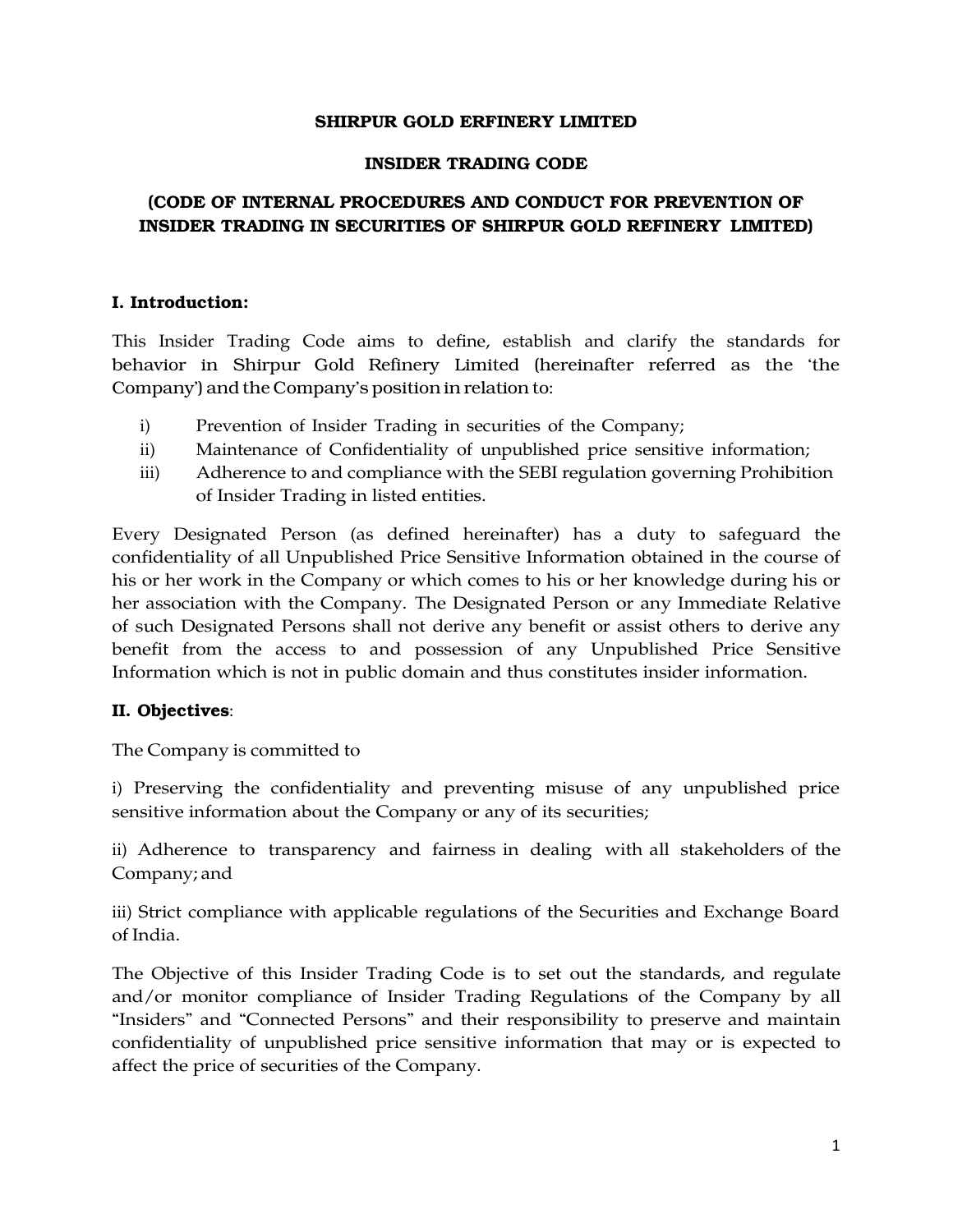**III. Definitions**: Definitions of some of the key terms used in the Code are given below:

- i) "**Board**" means Board of Directors of Shirpur Gold Refinery Limited
- ii) "**Code**" means Code of Internal Procedures and Conduct for regulating, monitoring and reporting of trading by insiders of Shirpur Gold Refinery Limited.
- iii) "**Company**" means Shirpur Gold Refinery Limited and its subsidiaries and may be referred to as 'the Company' in this or in relation to Insider Trading Code;
- iv) **"Compliance Officer"** means Company Secretary or such other Senior Officer designated by the Board, who is financially literate and is capable appreciating requirements for legal and regulatory compliance under SEBI regulations and who shall be responsible for compliance of policies, procedures, maintenance of records, monitoring adherence to the rules for the preservation of unpublished price sensitive information, monitoring of trades and the implementation of the Insider Trading Code of the Company under the overall supervision of the Board of Directors of the Company.
- v) **"Connected Person**" and "**Deemed Connected Person**" shall mean any person who is or has during the past six months been associated with the company, directly or indirectly, or in any capacity including by reason of frequent communication with officers of the Company or by being in any contractual, fiduciary or employment relationship or by being a director, officer or an employee of the Company or holds any position including a professional or business relationship with the Company (whether temporary or permanent), that allows such person, directly or indirectly, access to unpublished price sensitive information of the Company or in relation to securities of the Company;

Any person(s) falling within the following categories shall be deemed to be connected persons, unless the contrary is established:

- (a) an immediate relative of Connected Persons; or
- (b) a holding company or associate company or subsidiary company; or
- (c) an intermediary as specified in Section 12 of the SEBI Act or an employee or director thereof; or
- (d) an investment company, trustee company, asset management company or an employee or director thereof; or
- (e) an official of a stock exchange or of clearing house or corporation; or
- (f) a member of board of trustees of a mutual fund or a member of the board of directors of the asset management company of a mutual fund or is an employee thereof; or
- (g) a member of the Board of directors or an employee, of a public financial institution as defined in section 2 (72) of the Companies Act, 2013; or
- (h) an official or an employee of a self-regulatory organization recognised or authorized by the Board; or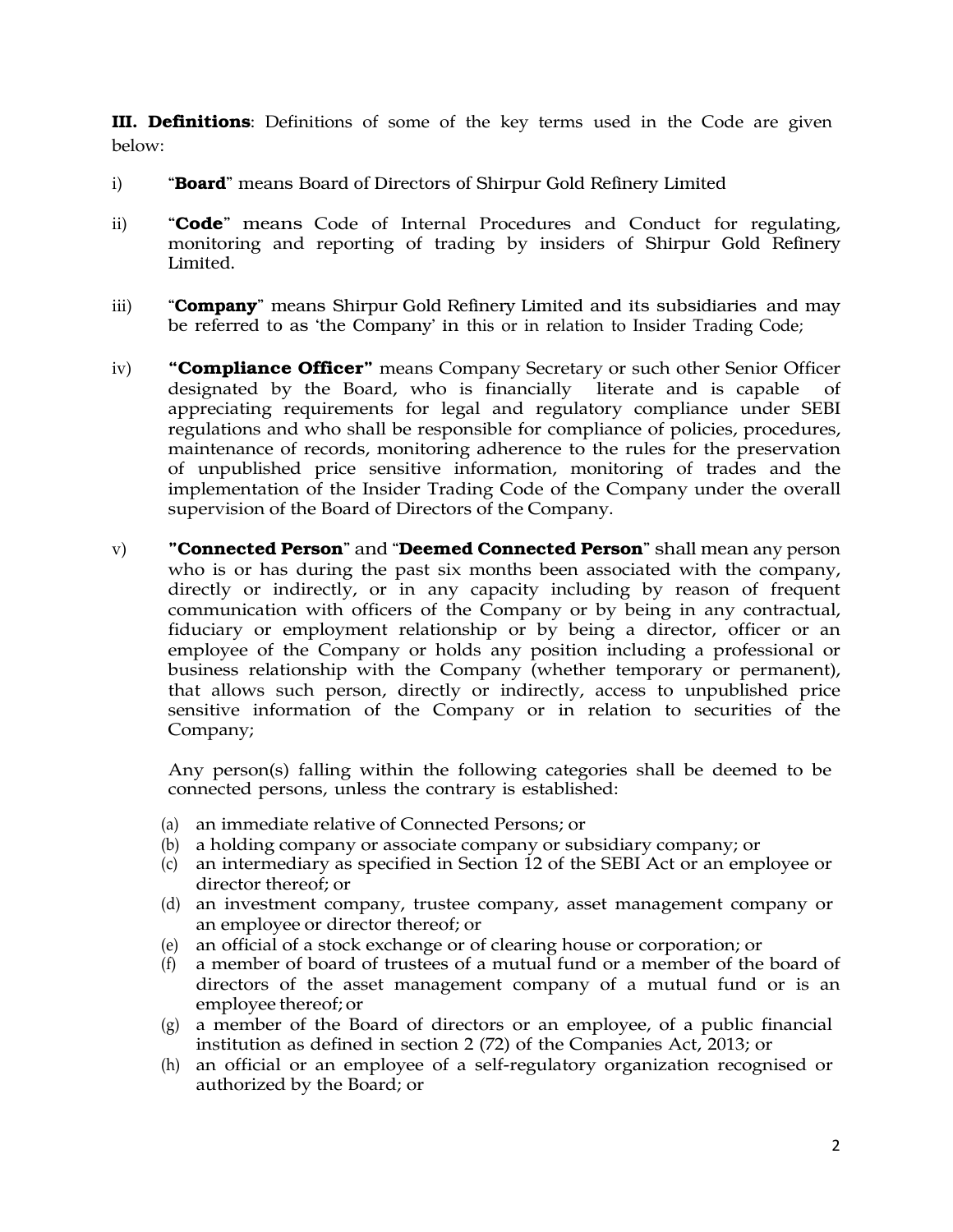- (i) a banker of the Company; or
- (j) a concern, firm, trust, Hindu Undivided Family, company or association of persons wherein a director of the Company or his immediate relative or banker of the Company, has more than ten per cent, of the holding or interest.

## vi) **"Designated Persons" shall mean and include**

- a. Executive and Non-Executive Directors of the Company and its subsidiaries;
- b. Key Managerial Personnel of the Company and its subsidiaries;
- c. Executives of the Company and any of its subsidiaries who are in Functional Management Band ('FM Band') and above;
- d. All Employee(s) in the Secretarial, Investor Relations & Strategy, Finance, Accounts, Corporate Communication department / functions of the Company; and
- e. Any other employee of the Company, as may be notified by the Compliance Officer of the Company with the approval of the Board.
- vii) "**Insider**" means any person who is,
	- (i) a Connected Person; or
	- (ii) in possession of or having access to unpublished price sensitive information.
- viii) **"Immediate Relative"** means the spouse of the concerned person, and includes parents, siblings and children of such person or of the spouse, provided any of them is financially dependent on such person, or consults such person while taking any decision relating to Trading
- ix) **"Promoter"** shall have the meaning assigned to it under the Securities and Exchange Board of India (Issue of Capital and Disclosure Requirements) Regulations, 2009 or any modification thereof
- x) **"Regulations"** shall mean the Securities & Exchange Board of India (Prohibition of Insider Trading) Regulations, 2015 and any amendments thereto.
- xi) **"Trading Plan"** is a plan formulated by an Insider and presented to the Compliance Officer for approval and public disclosure pursuant to which trades may be carried out on behalf of the Insider in accordance with such plan as per Clause 5(1) of the SEBI Regulations.
- xii) "**Trading in Securities**" means an act of subscribing to, buying, selling or agreeing to subscribe to, buy, sell or deal in the securities of the Company, either as principal or agent, including by way of pledging;
- xiii) **"Trading Window"** shall mean the trading period of the stock exchanges which is available for trading in the Company's securities;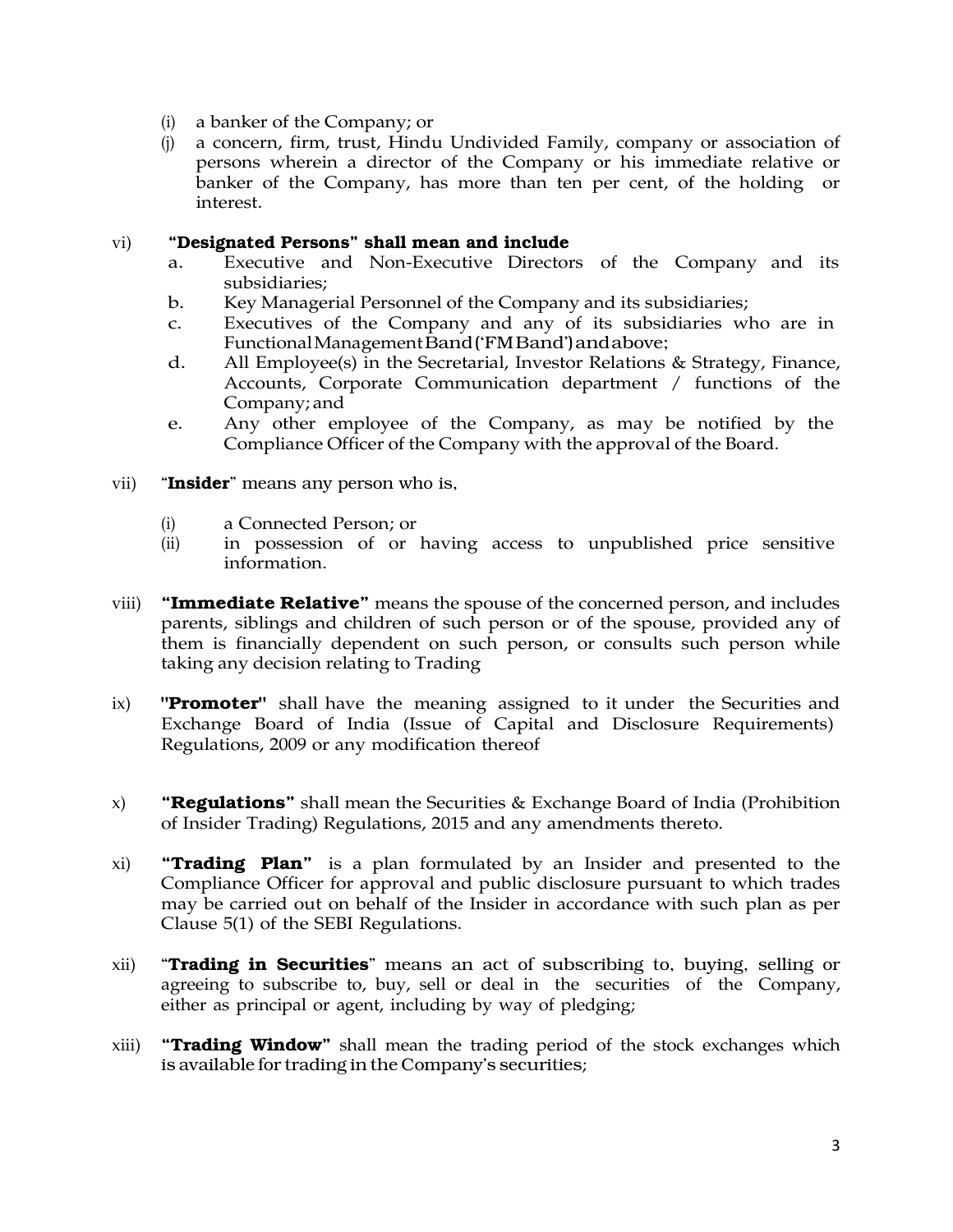Words and expressions used and not defined in these regulations shall have same meaning as contained in SEBI (Prohibition of Insider Trading) Regulations, 2015.

# **IV. Policy and Its Applicability**

# **a. Applicability**

This Insider Trading Code shall come into effect from May 15, 2015 and shall apply to all the Designated Persons of the Company and its subsidiaries;

Promoters of the Company and other Connected persons shall ensure compliance with the restriction and/or disclosure requirements specified under the Regulations as applicable.

This Insider Trading Code shall replace the earlier Insider Trading Code relating to Prohibition of trading in the securities of the Company.

# **b. Policy**

- 1. No Designated Person when in possession of any unpublished price sensitive information about, or in relation to the Company or any of its securities shall:
	- > Trade or have dealings in the securities of the Company, either on his/her behalf or on behalf of any other person;
	- Communicate, provide or allow access to, or counsel, directly or indirectly, any unpublished information relating to the Company or any of its securities, to any other person, except on a need to know basis in furtherance of legitimate purposes in relation to the Company
- 2. All Directors, Key Managerial Personnel and /or Designated Persons or their Immediate Relatives shall conduct their trading in the securities of the Company only during or in a valid trading window strictly in compliance with this Code, more specifically Clause V (i) of this Code – Code of Conduct for Designated Persons.
- 3. Trading Plans

As an exception to the condition that a Designated Person shall not trade when in possession of unpublished price sensitive information, any Designated Person may - subject to prior approval of a Trading Plan by the Compliance Officer and public disclosures - commence trading on his or her behalf in the securities of the Company as per the approved Trading Plan during a period of 12 months (excluding the Trading Window closure period) provided that such trading plan shall not commence earlier than 6 months from such Trading Plan approval and such Trading plan(s) shall be irrevocable and to be mandatorily implemented.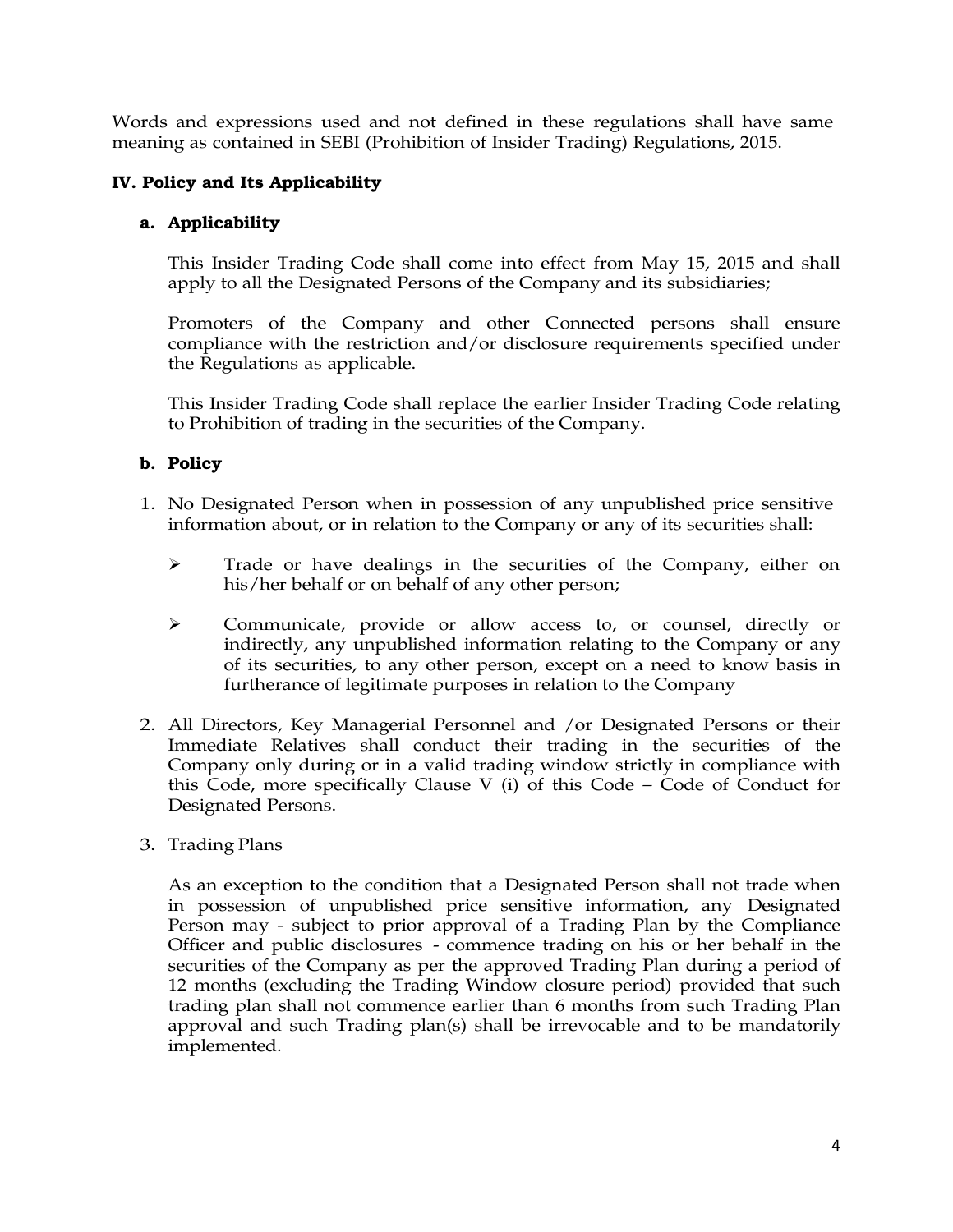## **V. Code of Conduct for Designated Persons**

- i. Any Designated Person who intends to conduct Trading either in his / her own name or in the name of his/her Immediate Relative(s) may trade or deal in the securities of the Company only during any non-window closure period, without obtaining pre-clearance of such trade(s) from the Compliance Officer and such trade and/or dealing (in one or more tranches) in every quarter shall be limited to the lower of the following (hereinafter called "threshold"):
	- 10000 Equity Shares of the Company of Re 10/- each and
	- Rs 10 lakhs calculated based on aggregate traded value of such Shares dealt with.

Pre-clearance will not be necessary if such Trade to be carried out does not exceed the above threshold.

However, no Insider shall be entitled to apply for or seek any pre-clearance of proposed trade(s) if such Insider is in possession of unpublished price sensitive information even if the trading window is not closed. Any trade(s) executed based on pre-clearance shall be concluded within 7 (seven) trading days after the date of pre-clearance.

Provided that every Designated Person who is permitted to trade shall not execute (i) any derivative trades; and/or (ii) any contra-trade within a period of 6 (six) months from the original trade. In an event of acquisition of any securities by the Designated Person, contra-trade shall mean sale of such securities and vice-versa. Any violation of this condition / restriction, inadvertently or otherwise, shall entail disgorgement of profits from such trade and remittance for credit to the Investor Protection and Education Fund of SEBI.

- ii. Trading Window shall remain closed for trading in securities of the Company by Designated Persons in relation to any of the following ensuing events around which, or that would ordinarily give rise to, Unpublished Price Sensitive Information about the Company or any of its securities are likely to exist and such information is/are likely to materially affect the price of the securities of the Company.
	- Financial Results whether Unaudited or Audited;
	- Dividend declaration;
	- Any transaction(s) relating to Corporate Action events including mergers, demergers, acquisitions, delisting, disposal and/or expansion of business;
	- Change(s) in Key Managerial Personnel of the Company;
	- Material Events specified in or in accordance with the Listing Agreements entered in to by the Company with the Stock Exchanges

Such Trading Window closure shall commence from atleast 8-10 days prior to the date on which such financial result(s) are to be announced and shall continue until the second trading day after announcement of such financial results by the Company.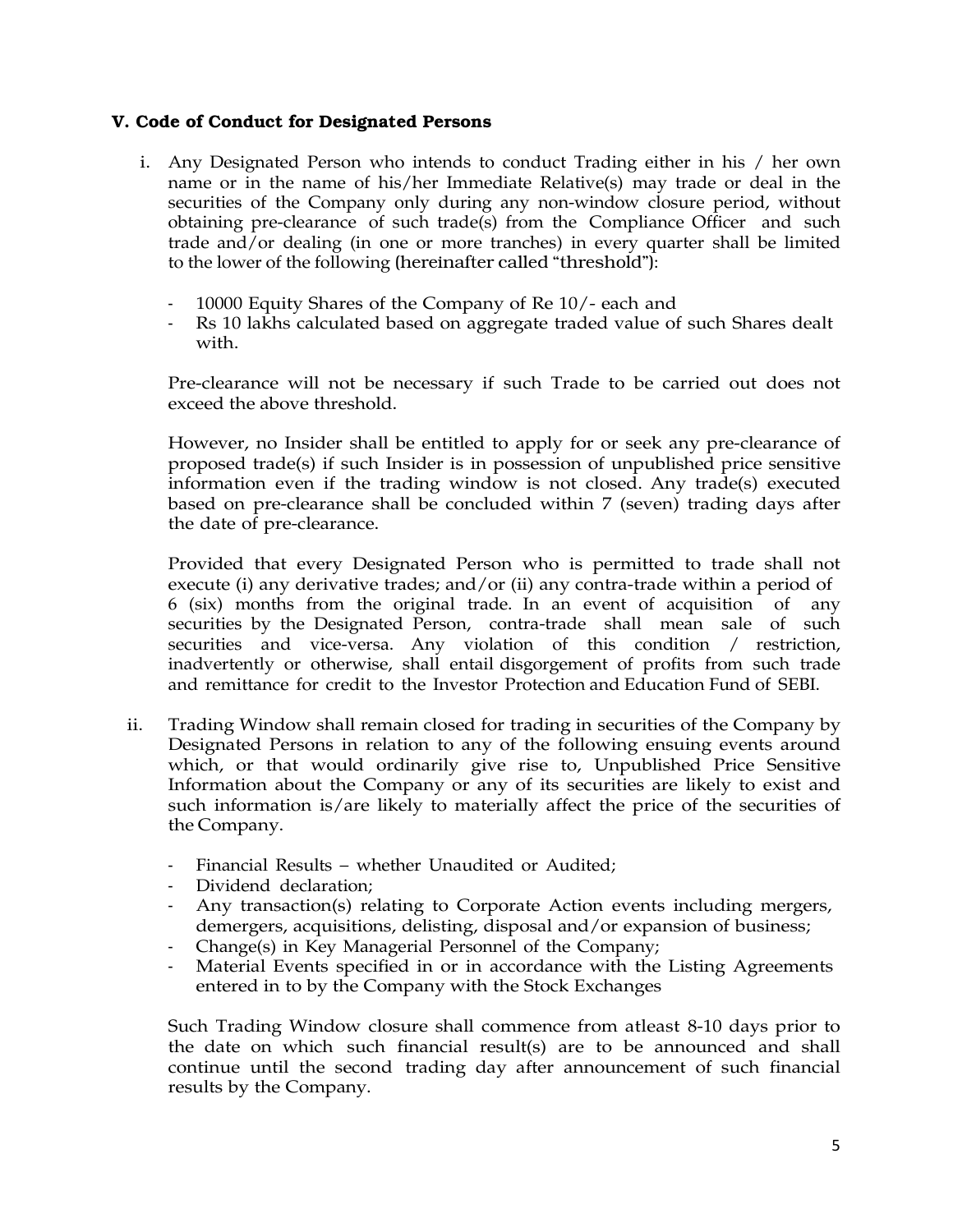Trading Window closure for events other than financial results shall be the period as may be communicated by the Compliance Officer of the Company from time to time.

Trading Window shall also be applicable to any other person having a contractual or fiduciary relation with the Company including but not restricted to auditors, accountancy firms, law firms, analysts, consultants, etc., advising or assisting the Company. All the Designated Persons or their Immediate Relatives and the category of persons mentioned in this clause shall not be involved in the Trading either in their own name or in the name of their Immediate Relatives when the Trading Window is closed.

In case of Employee Stock Option Schemes (ESOPs) exercise of option may be allowed in the period when the Trading Window is closed. However, sale of shares allotted on exercise of ESOPs shall not be allowed when the Trading Window is closed.

## iii. Procedure for pre clearance

An application may be made by the Designated person(s) who intends to deal in the securities of the Company when not in possession of any unpublished price sensitive information, to the Compliance officer in the prescribed Form given in Annexure 1 to this Code, indicating the estimated number of securities that the Designated persons intends to deal in and such Form shall be accompanied by an undertaking (as per the draft given in Annexure 2) duly executed in favour of the Company by such Designated persons;

All Designated persons shall execute their deals in respect of securities of the Company within seven trading days after the approval of pre-clearance is given and shall file the details of such deal with the Compliance Officer within 2 (two) days of the execution of the deal as per Annexure 4. In case the transaction precleared is not undertaken, a report as per Annexure 4 shall be filed to that effect.

## iv. Holding period

In case of subscription in the primary market, the Insiders shall hold their investments for a minimum period of 30 days. The holding period would commence when the securities are actually allotted. The Compliance Officer may waive off the holding period in case of sale of securities in personal emergency after recording reasons for the same. However, no such sale will be permitted when the Trading window is closed.

## **VII. Disclosures**

All the Designated Persons shall be required to submit the following details of the transactions in the Securities of the Company either in their own name or in the name of their Immediate Relatives to the Compliance Officer: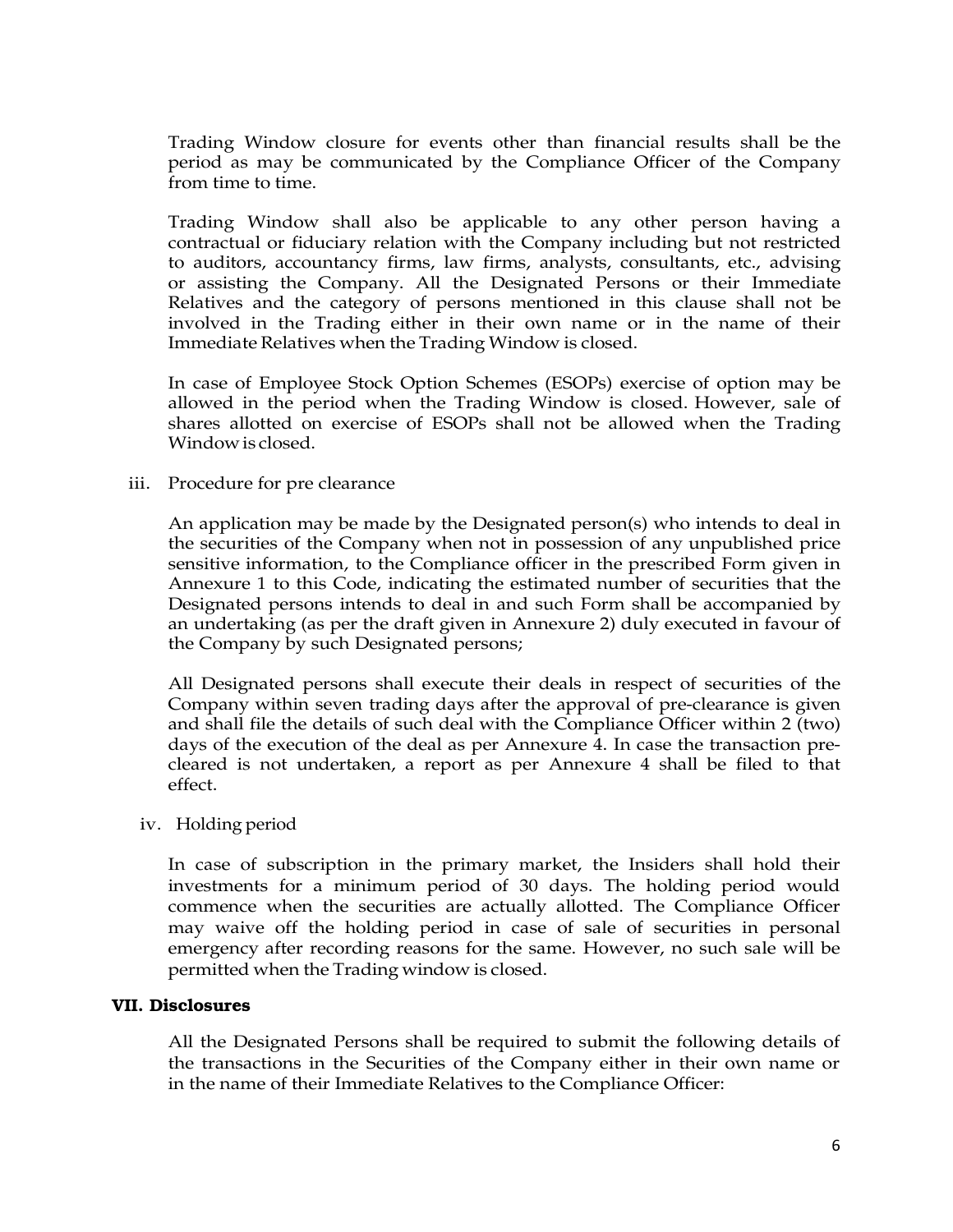## **Initial Disclosure**

- Every Designated Person shall disclose his/her holdings in Securities of the Company as per Annexure 5 including that of his/her Immediate Relatives within 30 days from May 15, 2015 when this Insider Trading Code shall come in to effect;
- Any person on becoming a Designated Person shall disclose his/her holding in the Securities of the Company as per Annexure 5 including that of his/her Immediate Relatives within 7 (seven) days of becoming a Designated Person;
- If any Designated Person acquires or trades in securities of the Company subsequent to the initial disclosure, the details of such dealing shall be disclosed to the Compliance Officer of the Company within 2 (two) working days of such acquisition or trade as per Annexure 6;

# **Annual Disclosure**

- Every Designated Person shall disclose his/her holdings in Securities of the Company including that of his/her Immediate Relatives as on March 31 of the relevant financial year, within 7 (seven) days as per Annexure 5;

## **Continual Disclosure**

- a. Every Designated Person shall disclose to the company the number of such securities acquired or disposed by him/her or his/her Immediate Relatives within 2 (two) trading days of such transaction or receipt of intimation of allotment of securities, if the value of the securities traded, whether in one transaction or a series of transactions over any calendar quarter, aggregates to a traded value in excess of Rupees ten lakhs.
- b. The Compliance Officer shall notify the particulars of such disclosure to the stock exchange within two working days of receipt of disclosure or from becoming aware of such information.
- c. The disclosures made under this Code shall be maintained for a period of five years

# **VIII. Penalty for contravention of this Code**

All Designated Persons shall be individually responsible for complying with the provisions of this Insider Trading Code including to the extent the provisions hereof are applicable to his/her Immediate Relatives.

Any Designated Person who trades in securities or communicates any information for trading in securities, in contravention of this Code shall be subject to disciplinary action by the Company and liable to be penalized. Appropriate disciplinary action which may be taken by the Company may include wage-freeze, suspension from employment, ineligibility for future participation in employee stock option plans, etc.,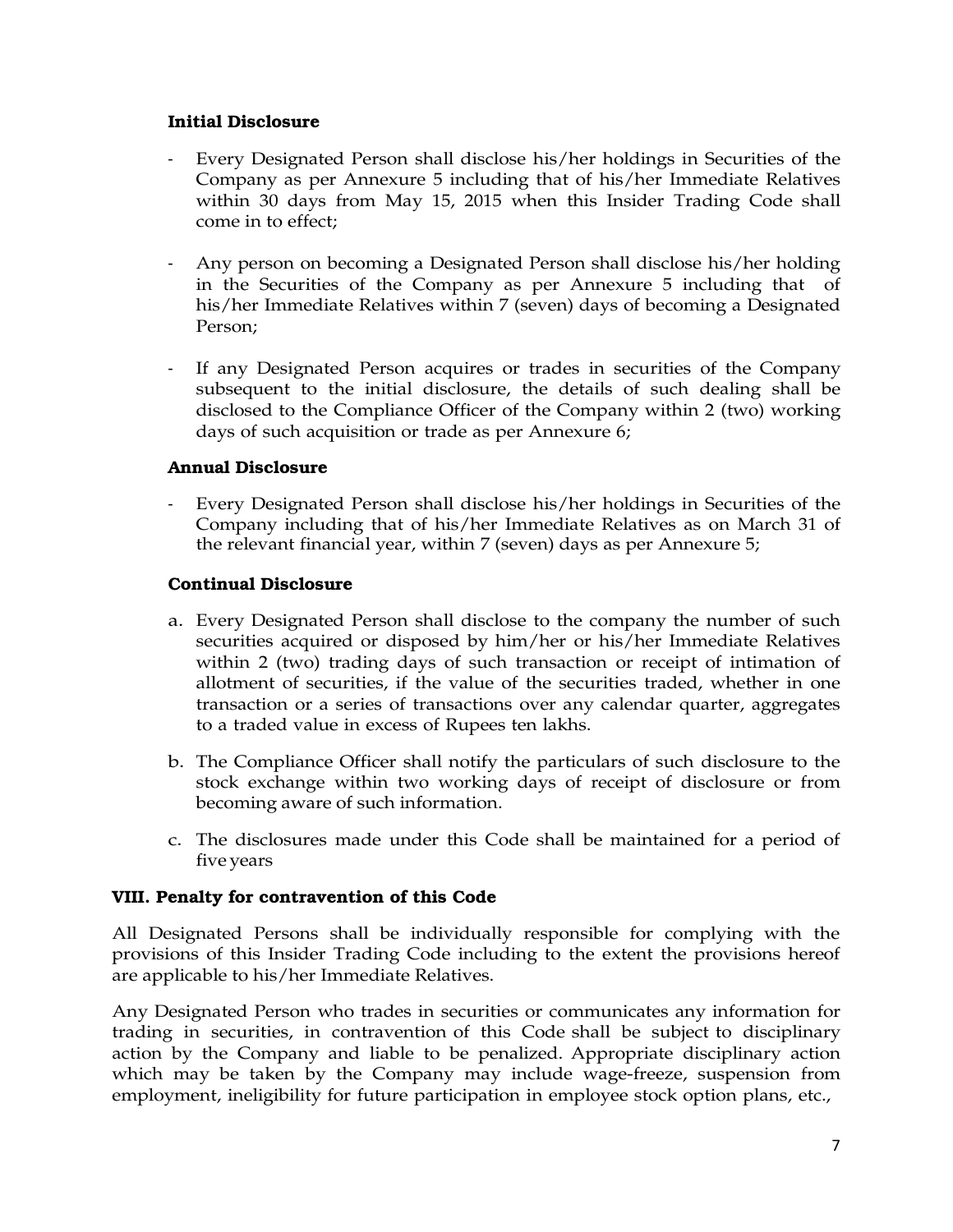as may be decided by the Board.

Actions, if any by the Company for such violations shall not preclude SEBI from taking any action under the Regulations or the SEBI Act 1992.

In case it is observed by the Compliance Officer that there has been a violation of the SEBI Regulations by the Designated Person including that of his/her Immediate Relatives, the Compliance Officer shall forthwith inform the Board and inform SEBI about such violation.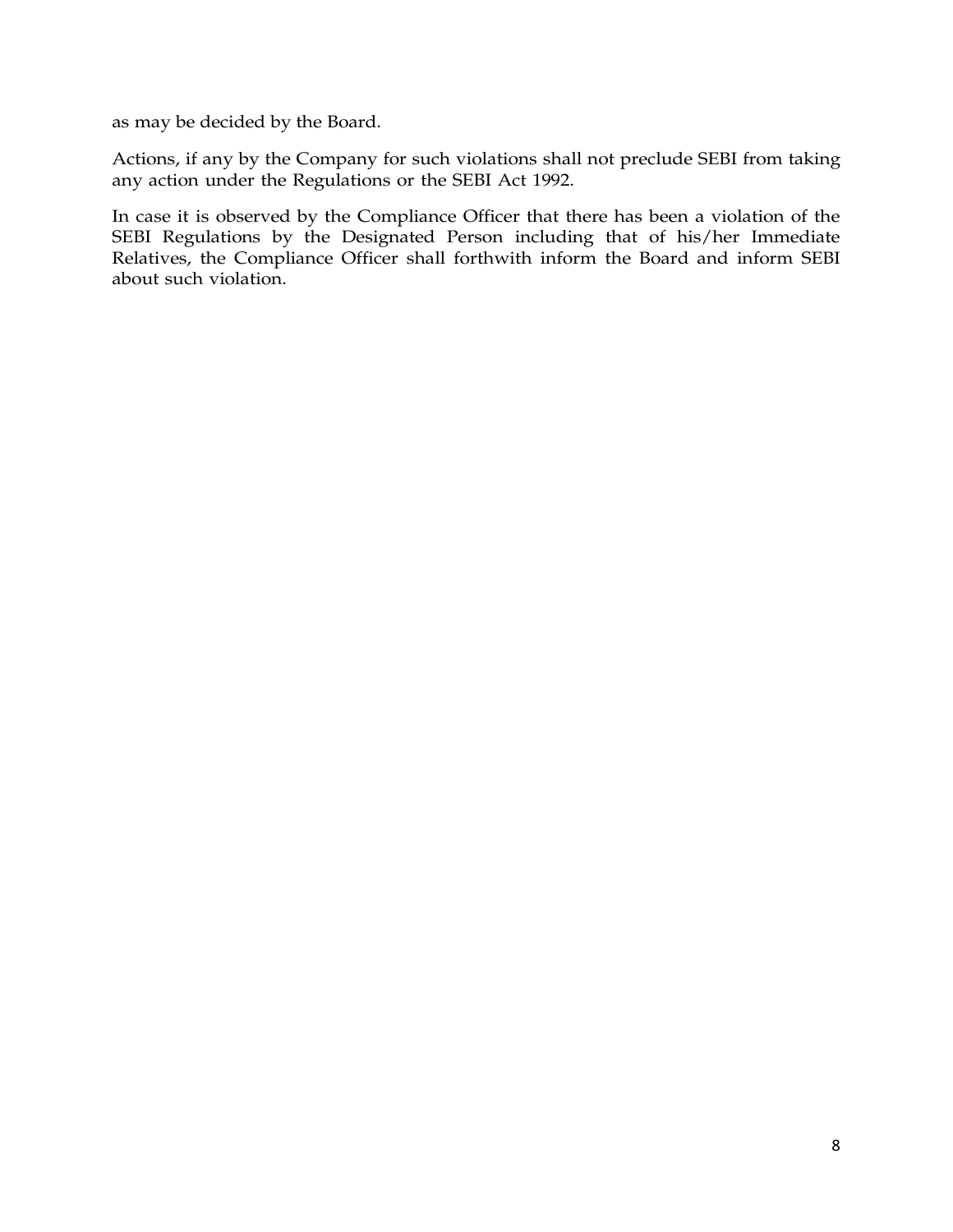## **ANNEXURE 1 SPECIMEN OF APPLICATION FOR PRE-CLEARANCE APPROVAL**

Date:

To, The Compliance Officer, **Shirpur Gold Refinery Limited**  Refinery Site, Shirpur, Dist. Dhule, Maharashtra – 425 405.

Dear Sir/Madam,

# **Application for Pre-trading approval in securities of the Company**

Pursuant to the SEBI (prohibition of Insider Trading) Regulations, 2015 and the Company's **Insider Trading Code**, I seek approval to purchase / sale / subscription of equity shares of the Company as per details given below:

| 1.             | Name, Address and PAN of the applicant                                                                                   |  |
|----------------|--------------------------------------------------------------------------------------------------------------------------|--|
| $\overline{2}$ | Designation                                                                                                              |  |
| 3              | Number of Securities held as on date                                                                                     |  |
| $\overline{4}$ | Folio No / DP ID/ Client ID No.)                                                                                         |  |
| 5              | The Proposal is for:<br>a. Purchase of securities<br>b. Subscription to securities<br>Sale of securities<br>$C_{\rm{c}}$ |  |
| 6              | Proposed date of trading in securities                                                                                   |  |
| $\overline{7}$ | Estimated number of securities proposed to be<br>acquired / subscribed / sold                                            |  |
| 8              | Price at which transaction is proposed                                                                                   |  |
| 9              | Current Market price (as on date of application)                                                                         |  |
| 10             | Whether the proposed transaction will be made<br>through stock exchange or off-market                                    |  |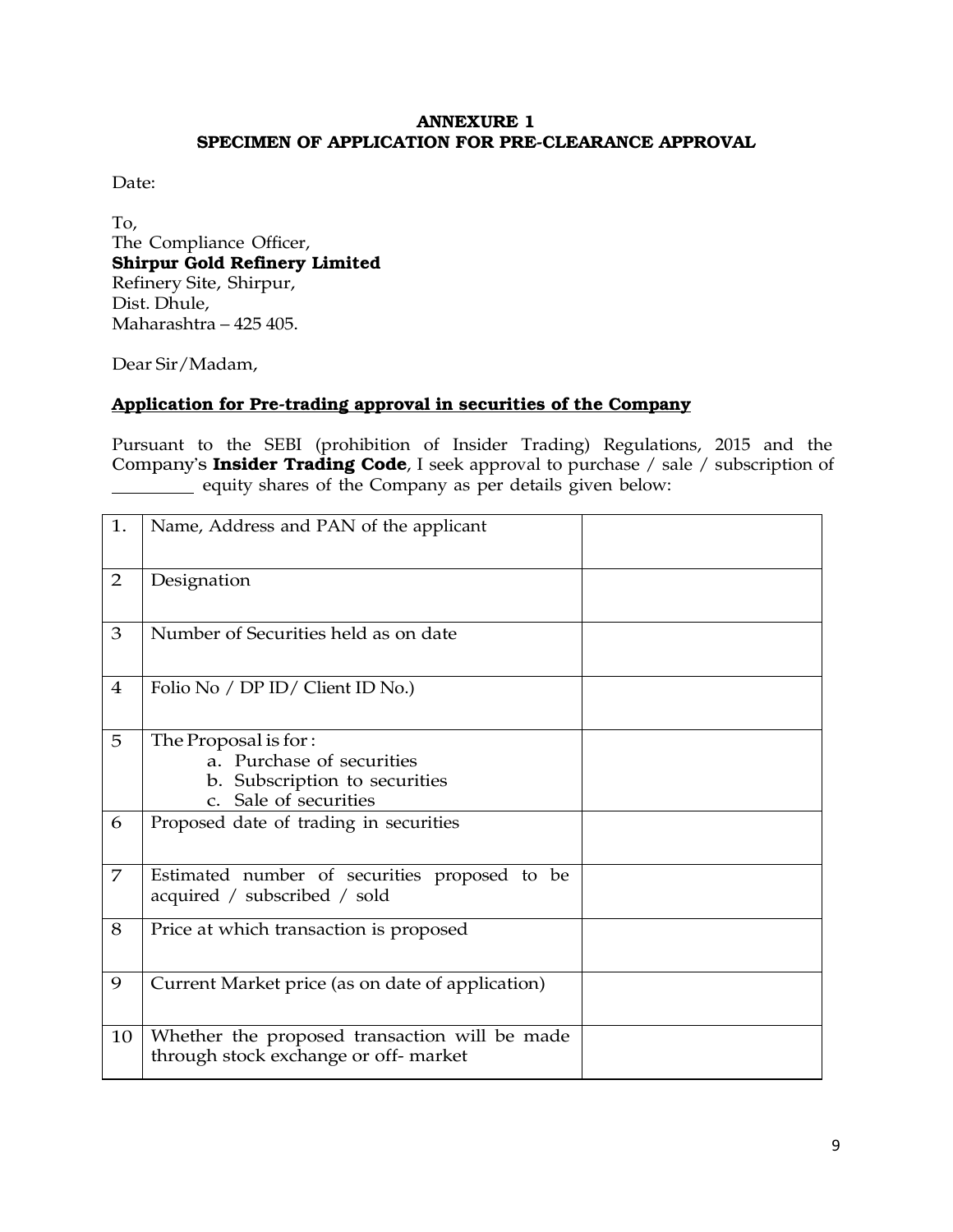In connection with my request for approval to deal in \_\_\_\_\_\_\_\_\_shares of the Company, as required by the Insider Trading Code of the Company, I hereby state and undertake that:

- 1. Neither do I have access to nor do I have any information that could be construed as 'Unpublished Price Sensitive Information' up to the signing of this undertaking.
- 2. In the event if have access or receive any information that could be construed as 'Price Sensitive Information', after signing this undertaking, but before executing the transaction for which approval is sought, I shall inform the Compliance Officer of the same and shall completely refrain from dealing in the securities of the Company until such information becomes public.
- 3. I confirm that I have not contravened the provisions of the Securities  $\&$ Exchange Board of India (Prohibition of Insider Trading) Regulations, 2015 and the Insider Trading Code of the Company.
- 4. I have made full and true disclosures in the matter.

Yours faithfully,

(Signature of Employee)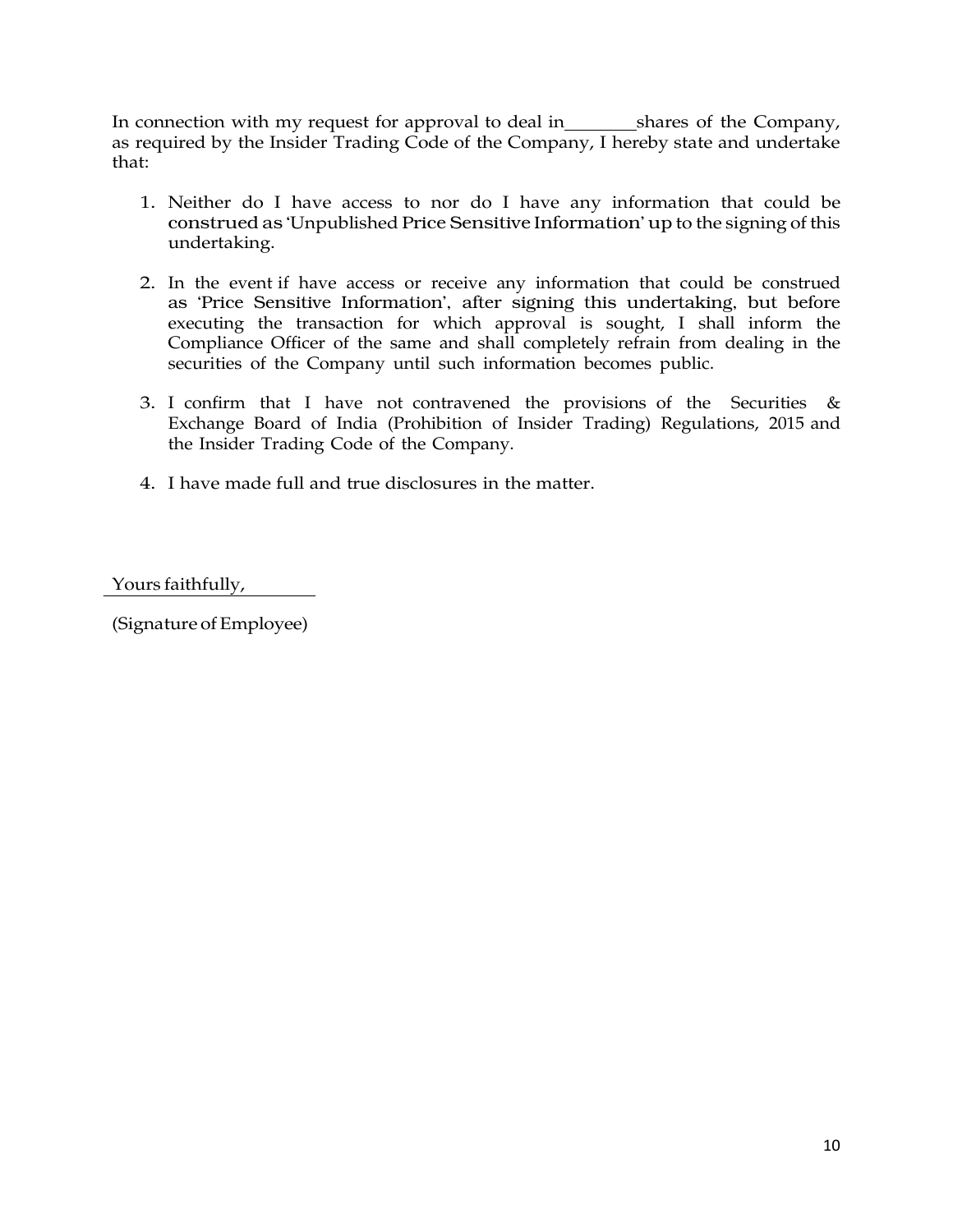## **FORMAT OF UNDERTAKING TO BE ACCOMPANIED WITH THE APPLICATION FOR PRE-CLEARANCE**

## **UNDERTAKING**

To, The Compliance Officer, **Shirpur Gold Refinery Limited**  Refinery Site, Shirpur, Dist. Dhule, Maharashtra – 425 405.

I, of the Company residing  $at$  , at  $\overline{a}$  , at  $\overline{a}$  , at  $\overline{a}$  , at  $\overline{a}$  , at  $\overline{a}$  , at  $\overline{a}$  , at  $\overline{a}$  , at  $\overline{a}$  , at  $\overline{a}$  , at  $\overline{a}$  , at  $\overline{a}$  , at  $\overline{a}$  , at  $\overline{a}$  , at  $\overline{a}$  , at  $\overline{a}$  , at  $\$ am desirous of dealing in \* shares of the Company as mentioned in my application dated  $\frac{6}{\sqrt{1-\frac{1}{2}}}\frac{1}{\sqrt{1-\frac{1}{2}}}\frac{1}{\sqrt{1-\frac{1}{2}}}\frac{1}{\sqrt{1-\frac{1}{2}}}\frac{1}{\sqrt{1-\frac{1}{2}}}\frac{1}{\sqrt{1-\frac{1}{2}}}\frac{1}{\sqrt{1-\frac{1}{2}}}\frac{1}{\sqrt{1-\frac{1}{2}}}\frac{1}{\sqrt{1-\frac{1}{2}}}\frac{1}{\sqrt{1-\frac{1}{2}}}\frac{1}{\sqrt{1-\frac{1}{2}}}\frac{1}{\sqrt{1-\frac{1}{2}}}\frac{1}{\sqrt{1-\$ 

I further declare that I am not in possession of or otherwise privy to any unpublished Price Sensitive Information (as defined in the Company's Insider Trading Code (the Code) up to the time of signing this Undertaking.

In the event that I have access to or received any information that could be construed as "Price Sensitive Information" as defined in the Code, after the signing of this undertaking but before executing the transaction for which approval is sought, I shall inform the Compliance Officer of the same and shall completely refrain from dealing in the securities of the Company until such information becomes public.

I declare that I have not contravened the provisions of the Code as notified by the Company from time to time. I undertake to submit the necessary report within 2 (two) days of execution of the transaction / a 'Nil' report if the transaction is not undertaken.

If approval is granted, I shall execute the deal within 7 trading days of the receipt of approval failing which I shall once again seek pre-clearance.

I declare that I have made full and true disclosure in the matter.

Date : Signature : Signature : Signature : Signature : Signature : Signature : Signature : Signature : Signature : Signature : Signature : Signature : Signature : Signature : Signature : Signature : Signature : Signature :

\* Indicate number of shares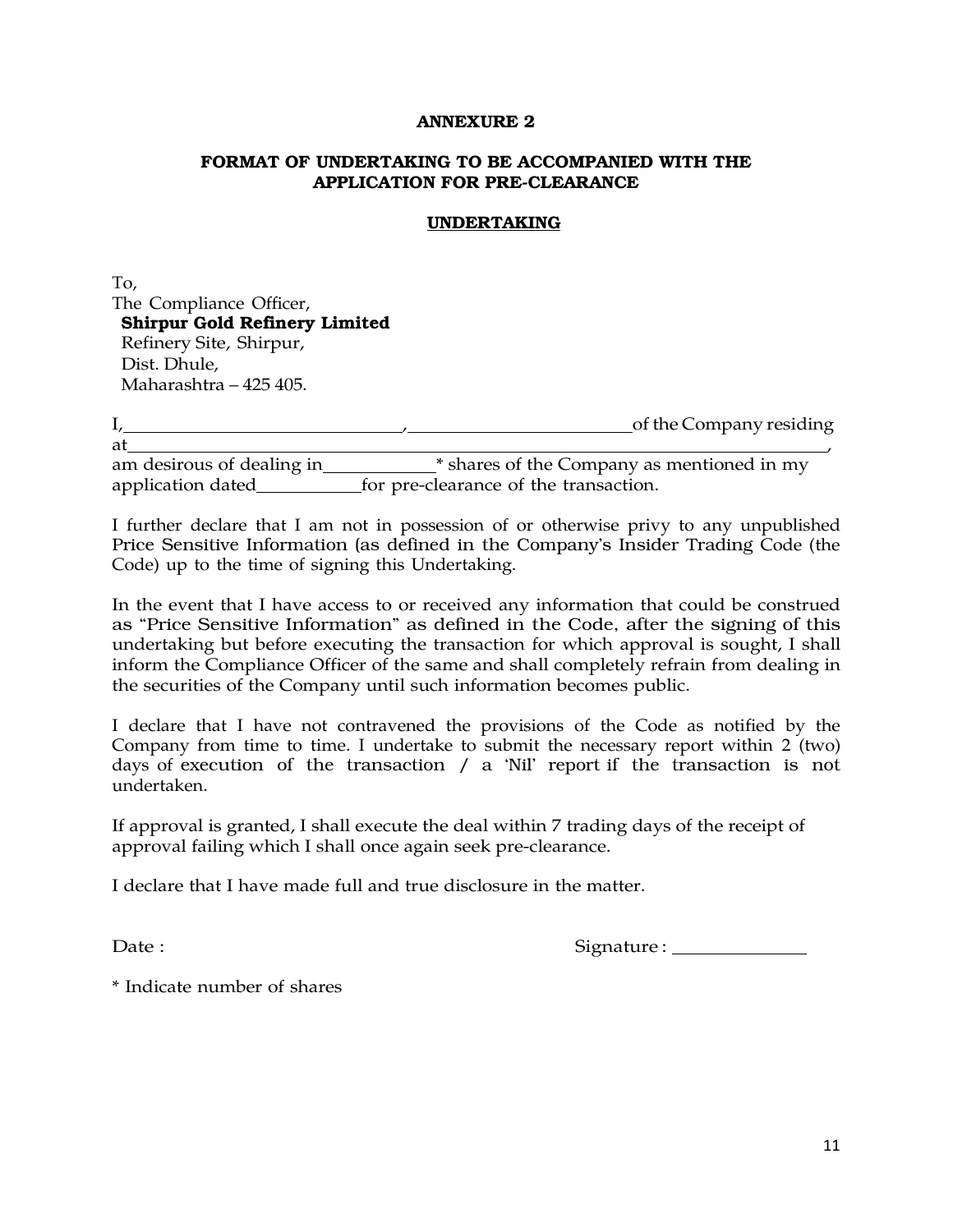#### **FORMAT FOR PRE- CLEARANCE ORDER**

| To,                                    |  |
|----------------------------------------|--|
| Name:                                  |  |
| Designation : $\overline{\phantom{a}}$ |  |
| Place:                                 |  |

This is to inform you that your request for trading in\_\_\_\_\_\_\_\_\_\_\_\_(nos) shares of the Company as mentioned in your application dated\_\_\_\_\_\_\_\_\_\_\_\_\_is approved. Please note that the said transaction must be completed on or before\_\_\_\_\_(date) that is within 7 (seven) trading days from today.

In case you do not execute the approved transaction /deal on or before the aforesaid date you would have to seek fresh pre-clearance before executing any transaction/deal in the securities of the Company. Further, you are required to file the details of the executed transactions in the attached format within 2 days from the date of transaction/deal. In case the transaction is not undertaken a 'Nil' report shall be necessary.

Yours faithfully, for **Shirpur Gold Refinery Limited** 

## **COMPLIANCE OFFICER**

Date :

Encl: Format for submission of details of transaction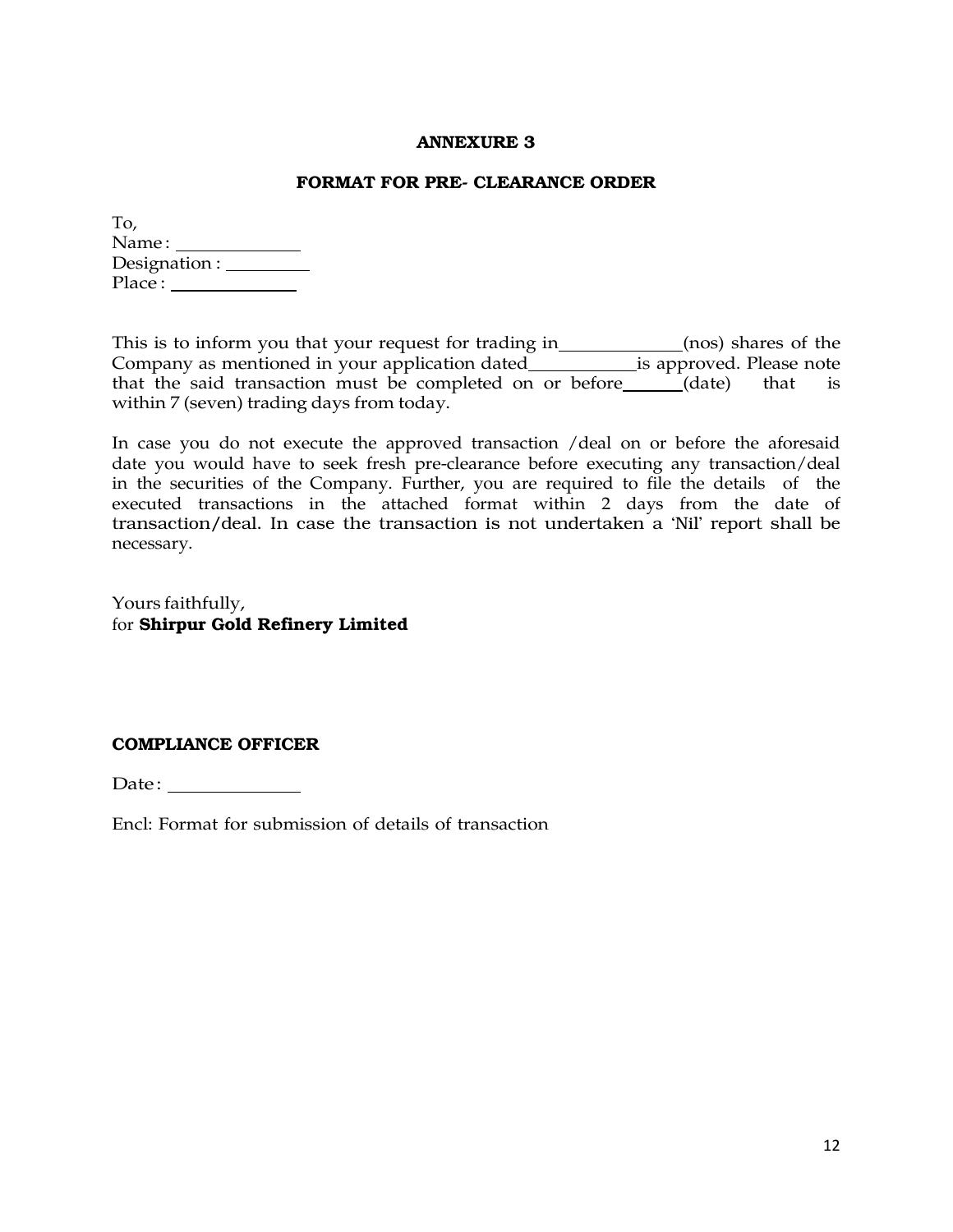# **FORMAT FOR DISCLOSURE OF TRANSACTIONS**

*(To be submitted within 2 days of transaction / trading in securities of the Company)*

To,

The Compliance Officer, **Shirpur Gold Refinery Limited**  Refinery Site, Shirpur, Dist. Dhule, Maharashtra – 425 405.

I hereby inform that I

- have not bought / sold/ subscribed any securities of the Company
- have bought/sold/subscribed to securities as mentioned below on (date)

| 1. | Name, Address and PAN of holder |  |
|----|---------------------------------|--|
| 2. | Number of Securities dealt with |  |
| 3. | Bought/sold/subscribed          |  |
| 4. | DP ID / Client ID / Folio No.   |  |
| 5. | Price (Rs)                      |  |

I Undertake to preserve documents evidencing proof of above transaction for a period of 3 years and produce the same to the Compliance officer / SEBI when required.

I declare that the above information is correct and that no provisions of the Company's Code and/or applicable laws/regulations have been contravened for effecting the above said transactions(s).

Date : Signature : Signature : Signature : Signature : Signature : Signature : Signature : Signature : Signature : Signature : Signature : Signature : Signature : Signature : Signature : Signature : Signature : Signature : Name : Designation: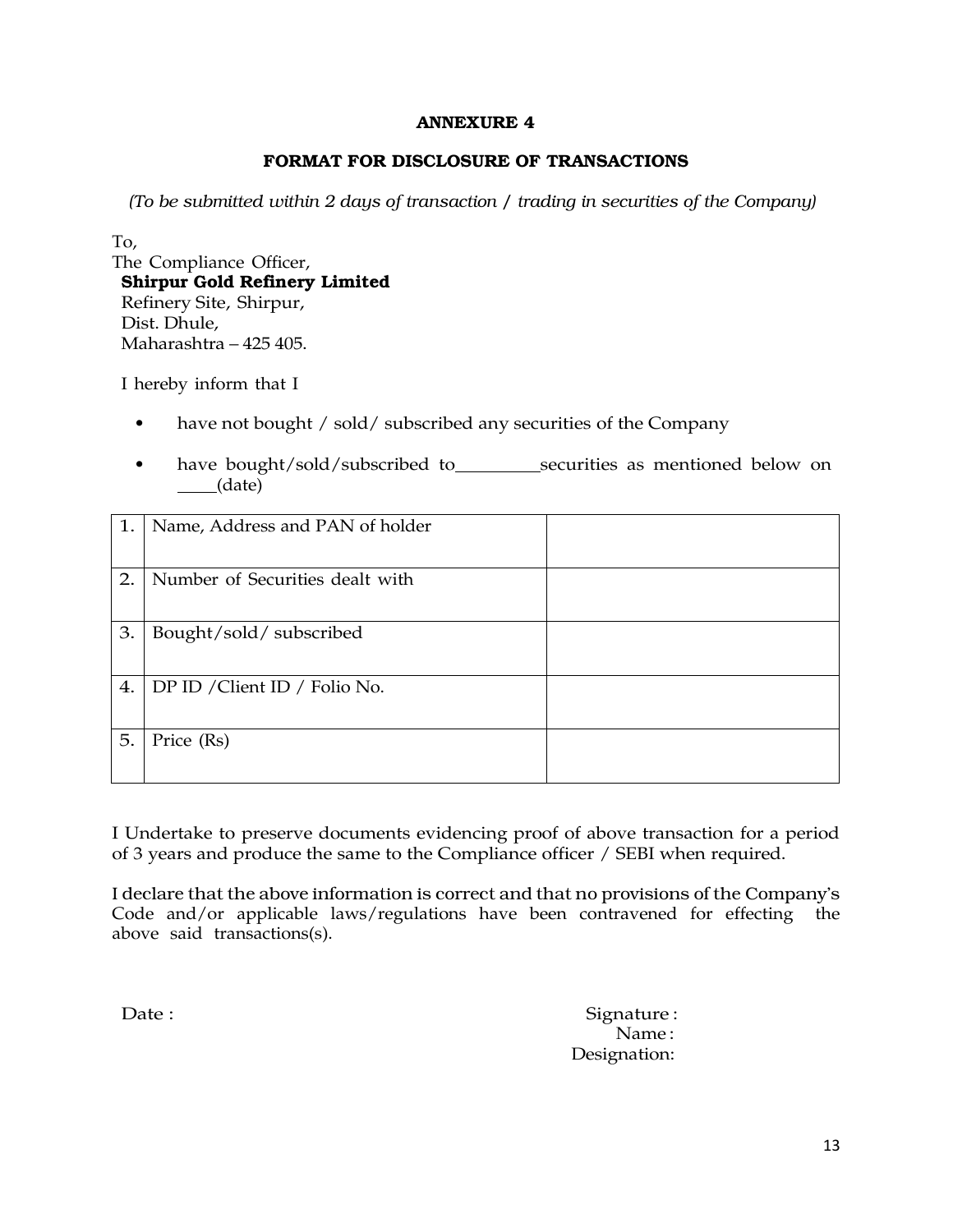## **ANNEXURE 5 FORMAT FOR INITIAL/ ANNUAL DISCLOSURE OF SECURITIES**

To,

# The Compliance Officer, **Shirpur Gold Refinery Limited**  Refinery Site, Shirpur, Dist. Dhule, Maharashtra – 425 405.

I, (holding PAN ) and residing at in my capacity as of the Company hereby submit the following details of securities held in the Company as on<br>
<u>(date of becoming Specified</u>) Person/Annual date).

# **I. Details of securities held by me :**

|    | 1. Type of Securities     |  |
|----|---------------------------|--|
|    | No. of securities held    |  |
| 3. | Folio No                  |  |
| 4. | Beneficiary A/c Client ID |  |

# **II. Details of dependent(s) :**

Pursuant to the provisions of SEBI (Prohibition of Insider Trading) Regulations, 2015 and the Company's Insider Trading Code, I hereby declare that i have the following dependents:

| Name & PAN of the dependent                                               |  |
|---------------------------------------------------------------------------|--|
| Relation with Director / Key Managerial Personnel<br>/Designated Employee |  |

# **III. Details of securities held by dependent(s) :**

| 1.               | Name & PAN of Relative    |  |
|------------------|---------------------------|--|
| $\overline{2}$ . | Relationship              |  |
| 3.               | Type of securities        |  |
| 4.               | No. of Securities held    |  |
| 5.               | Folio No                  |  |
| 6                | Beneficiary A/c Client ID |  |